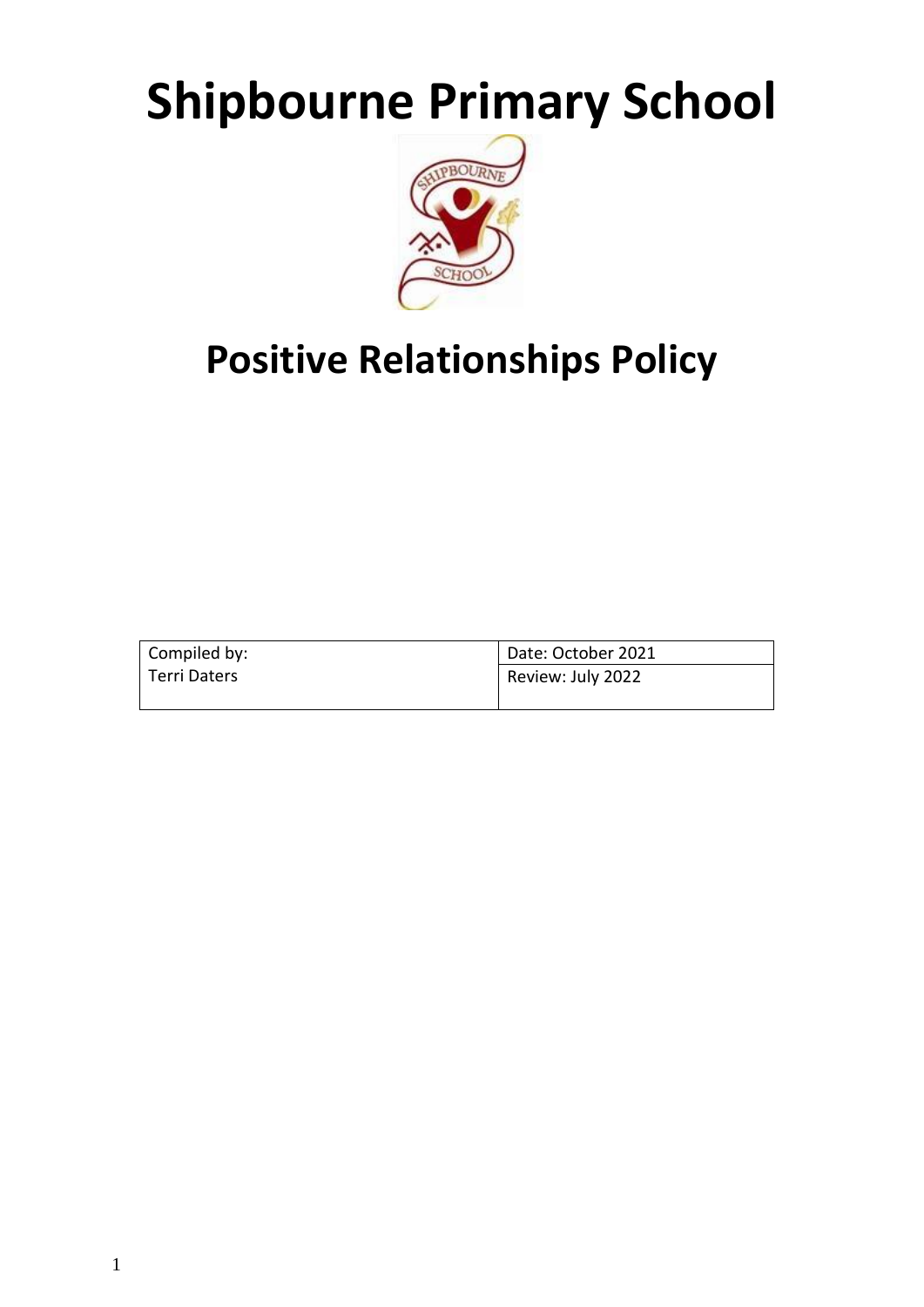# **Aims**

At Shipbourne Primary School we strive to promote positive relationships and effective behaviour for learning by:

- $\circ$  Encouraging a calm, purposeful and happy atmosphere within the school where effective learning and teaching can take place.
- o Nurturing positive caring attitudes where achievement at all levels is acknowledged and valued.
- o Providing a clear, shared understanding between children, teaching staff, support staff, parents and governors leading to the development of a consistent approach to positive relationships and exemplary behaviour throughout our school.
- $\circ$  Giving children the tools to recognise, regulate and take responsibility for their own behaviour choices.

# **Principles**

There are certain principles upon which our Positive Relationship Policy is based:

- o We believe that when a child demonstrates unacceptable behaviour, it is the behaviour which is unacceptable and not the child.
- $\circ$  Children are taught to take responsibility for their own learning and behaviour, and to realise that there are clear expectations during the school day.
- $\circ$  We are dedicated to helping children to recognise, address and take responsibility for their choices.
- o We believe it is our duty to promote, encourage and celebrate positive relationships and exemplary behaviour within the school.

# **Equal Opportunities**

o It is understood that children will be at different stages of their social development and that children who have disabilities which affect their ability to manage social situations will need to have this policy differentiated. When this is the case, these children will have a Personalised Provision Plan, Individual Positive Relationships Plan or Positive Handling Plan, which will detail interventions as well as individual steps that will be taken to support positive behaviour and enable children to make good choices. These plans are drawn up by the SENCO, Head of School and class teacher, in consultation with parents and outside agencies.

# **British Values**

British Values underpin all that we do at Shipbourne Primary School. Children are encouraged to use these values to:

- $\sim$  Develop their self-knowledge, self-esteem and self-confidence.
- $\sim$  Distinguish between right and wrong and to respect the rules of the school and wider society.
- $\sim$  Accept responsibility for their behaviour, show initiative and contribute positively to other people's lives.
- $\sim$  Show an understanding and tolerance of different faiths and cultures.
- $\sim$  Respect other people and the need for democracy.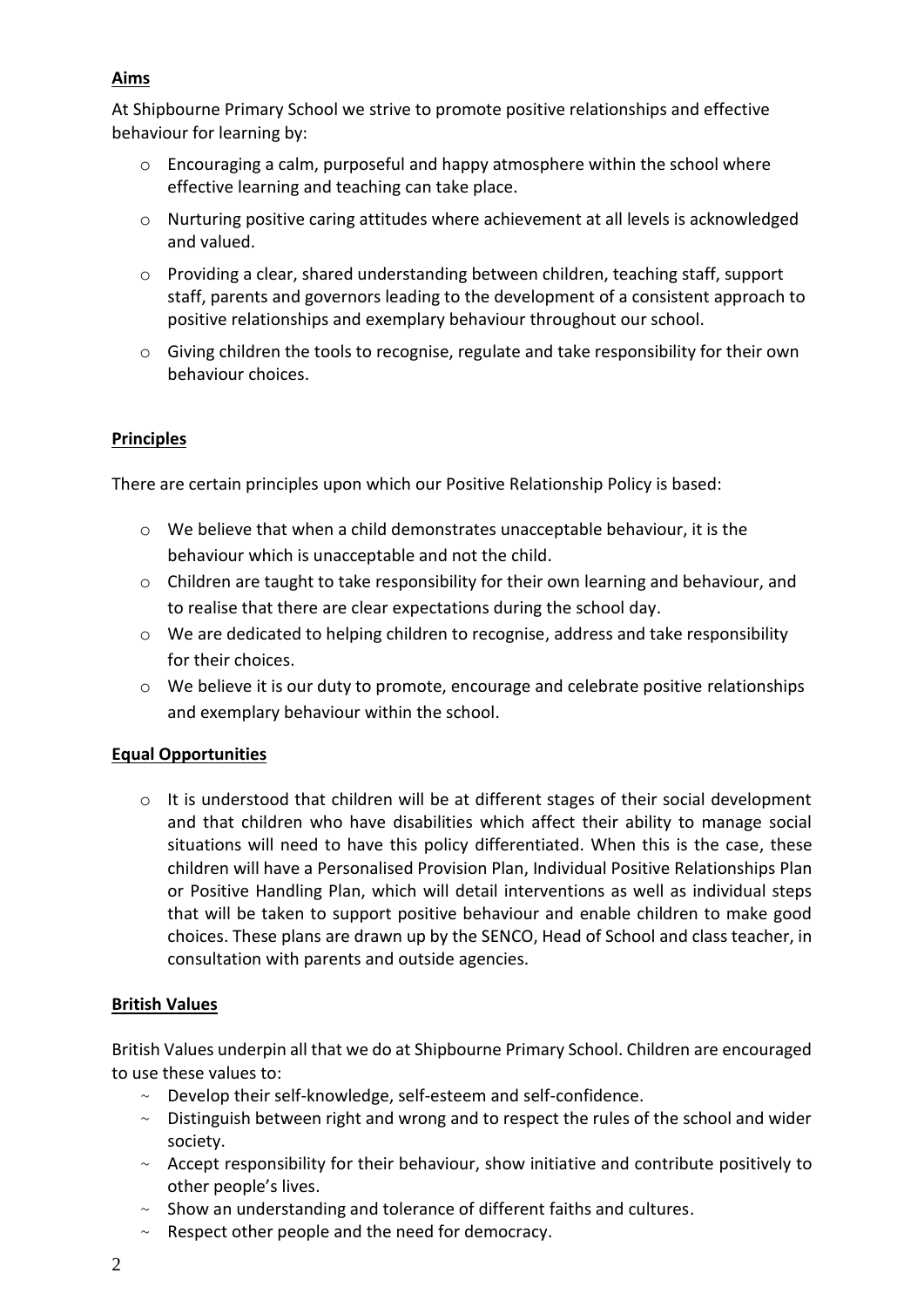# **Positive Relationships through our school ethos**

At Shipbourne Primary School we endeavour to promote positive and effective learning, behaviour and relationships through our simple school ethos:

#### Nurturing life-long learners!

All staff know that children will not be able to progress or succeed to their full potential unless their basic and psychological needs are met. Therefore, positive

relationships sit at the heart of our school ethos. The focus is to have open, secure and transparent relationships with children and their families, to ensure that they are safe, valued and happy. This, in turn, will ensure progress and success for all.

#### **Positive Relationships Strategies**

A range of strategies are employed to support all children in managing their relationships and consequent behaviours:

- All adults consistently follow the Behaviour Blueprint at all times.
- A range of teaching styles are used in class to meet the children's various learning styles.
- Work and resources are adapted to ensure that the children's individual needs are met.
- Children are given clear boundaries that are consistently enforced to keep them safe.
- Whenever possible, children are informed in advance of changes in routine.
- Timetables and expectations are shared daily.
- Staff work closely with parents and carers to establish positive relationships.
- A range of activities are organised at lunchtime to develop positive play.
- Alternative arrangements are made for children struggling during break and lunchtimes.
- Positive relationships/behaviour for learning are acknowledged and encouraged consistently throughout the school day.
- Children are encouraged to take responsibility for their own behaviour and make the right choices.
- Each year children, parents and the school agree to an updated Parent Partnership Agreement.
- Zones of Regulation are used across the school, embedding a common language to help children to recognise and accept their feelings and emotions; they encourage children to take responsibility for improving their mood or behaviour through strategies and toolkits.

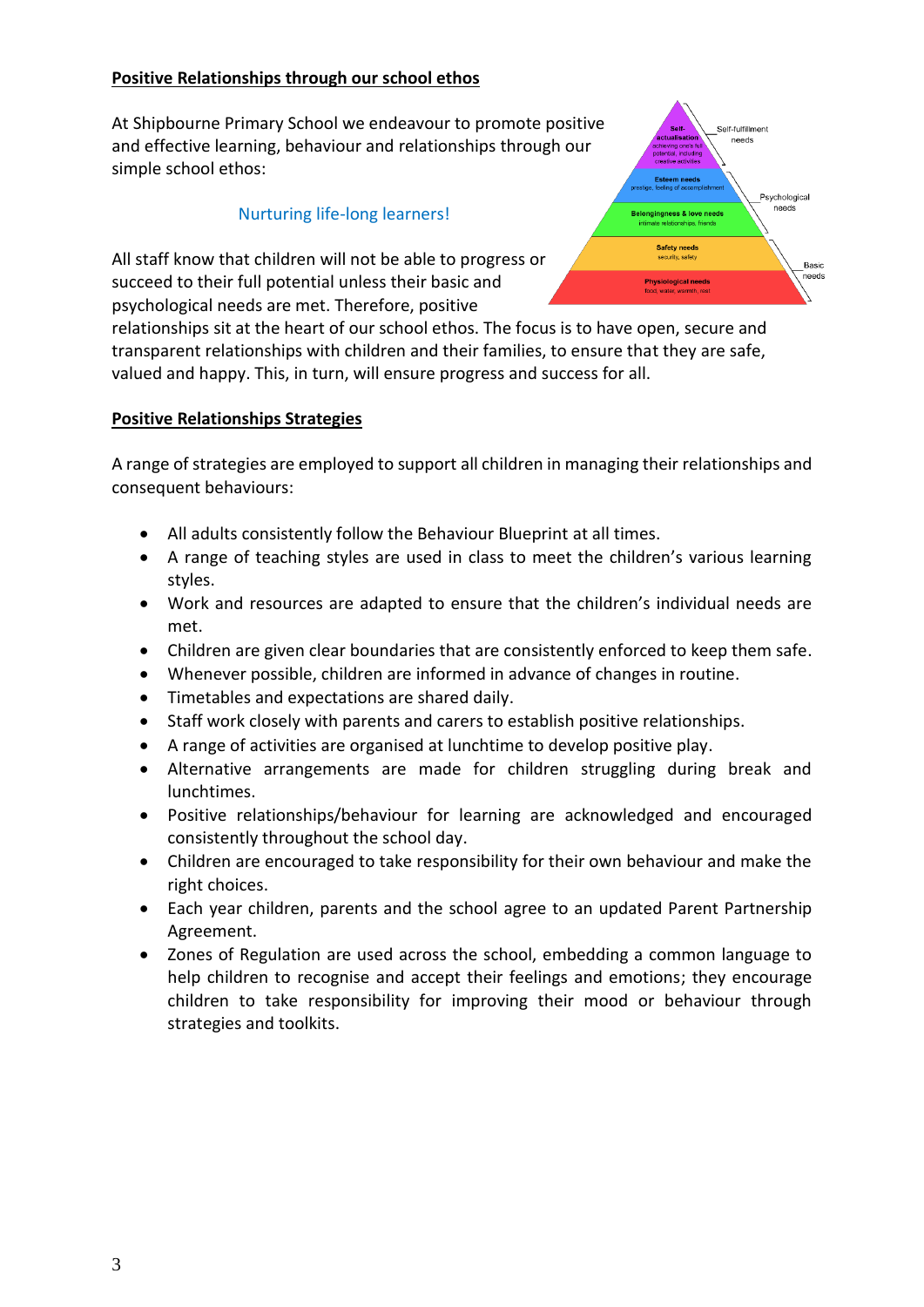# **Our Expectations**

We expect all adults to:

- Consistently follow the Behaviour Blueprint and Positive Relationships Steps.
- Model correct behaviour.
- Build positive relationships.
- Help students learn how to behave.
- Recognise, praise and, if appropriate, reward correct behaviour.
- Support each other in adhering to this policy.
- Make learners feel valued, important and that they belong.
- Frequently refer to the school's agreed standards and behaviour blueprint.
- Avoid confrontation, be calm and give time for pupils to respond appropriately.
- Be a visible presence around the school and address all behaviour issues they witness.
- Meet and greet students at the start of the day.
- Be ready! Ensure key routines and lessons are well planned and executed for all students (resources, support, clear deadlines, clear expectations and success criteria, appropriate groupings, challenge, use of reflective questioning and reflection).
- Where possible, eg. first thing in the morning or after break, books and equipment will be ready on tables and lessons will always be well planned, prepared, resourced and challenging to avoid disruption.
- Start each lesson in a similar way and give instructions so that children know what to do and what learning to expect; ensure that expectations at the start of every lesson are clear, welcoming and consistent.
- Use non-verbal and visual cues to support ready responses and to limit the amount of spoken instructions for regular routines.
- Use a recognition board in class and keep this regularly updated with examples of exemplary behaviour.
- Recognise positive behaviour by consistently awarding team points, sending home post cards and notes and awarding weekly certificates and termly Star of the Term.
- Follow up incidents with restorative conversations.
- Refuse to shout.
- Discuss children where needed in private and not negatively as a group.
- Promote fantastic walking.

# **Parents'/carers' responsibilities are to:**

- Make children aware of appropriate behaviour in all situations.
- Encourage independence and self-discipline.
- Show an interest in all that their child does in school.
- Be aware of and support the school rules and expectations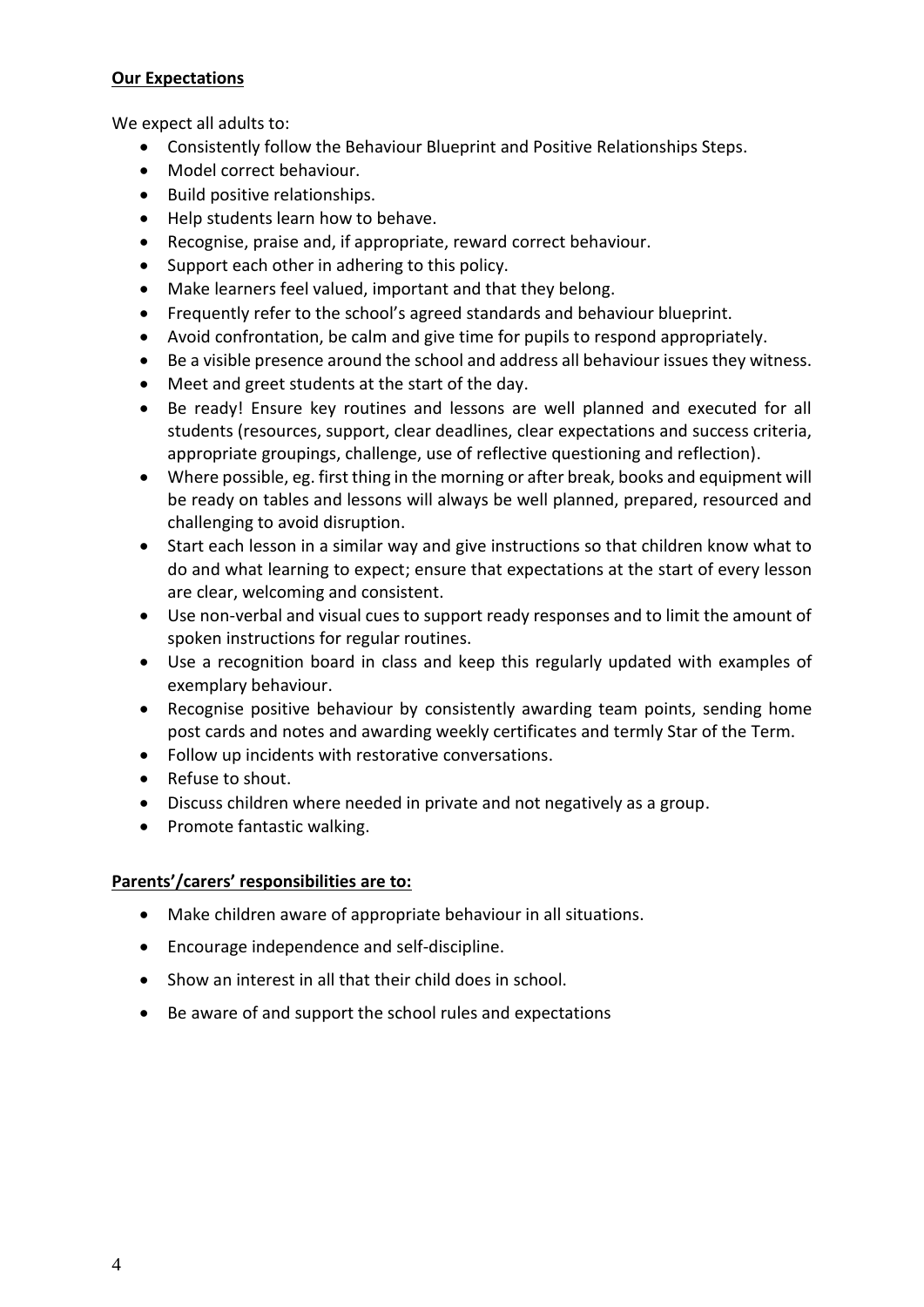Shipbourne Primary School Behaviour Blueprint



**At Shipbourne Primary School, we have three golden rules which, when followed consistently, will lead to happy life-long learners:**

**Make good choices** 

Own our behaviour

**Be kind** 

# **We strive for all of our community to:**

- Be proud to be a part of Shipbourne School
- Be polite and act appropriately, wherever they are and whatever they are doing
- Model respect and polite manners
- Ensure body language and tone are positive
- Look after their property and that of others
- Remain fair and consistent
- Take pride in their appearance, environment and learning
- Communicate politely, kindly and calmly, taking time to listen to others
- Respect others' beliefs and opinions
- Be ready for every activity

# **At Shipbourne Primary School, we reward positive behaviours using the following systems:**

- 1) A simple 'Well done' or smile is enough most of the time!
- 2) Each class will have one collaborative reward system in place which will be contribute towards whole school Team Points, with each child being a member of one of four school teams: Egyptians, Greeks, Mayans and Romans. Each term, the winning Team will receive a Team reward of their choosing.
- 3) Regular positive feedback to parents will be given verbally on the gate or via postcards and certificates
- 4) A weekly Celebration Assembly will celebrate individual success; achievements, demonstrating our values; sportsmanship.
- **5)** A Star of the Term will be awarded to one member of each class three times a year and presented at our family church service.

# **At Shipbourne Primary School, we manage whole class behaviour by using the following strategies:**

- 1) Hands up and fingers on lips
- 2) Hold up a hand and non-verbal countdown
- 3) Clapping a rhythm
- 4) Playing a musical instrument
- 5) Playing a song/ countdown
- 6) Verbal responses
- 7) Whispering- follow the adult's voice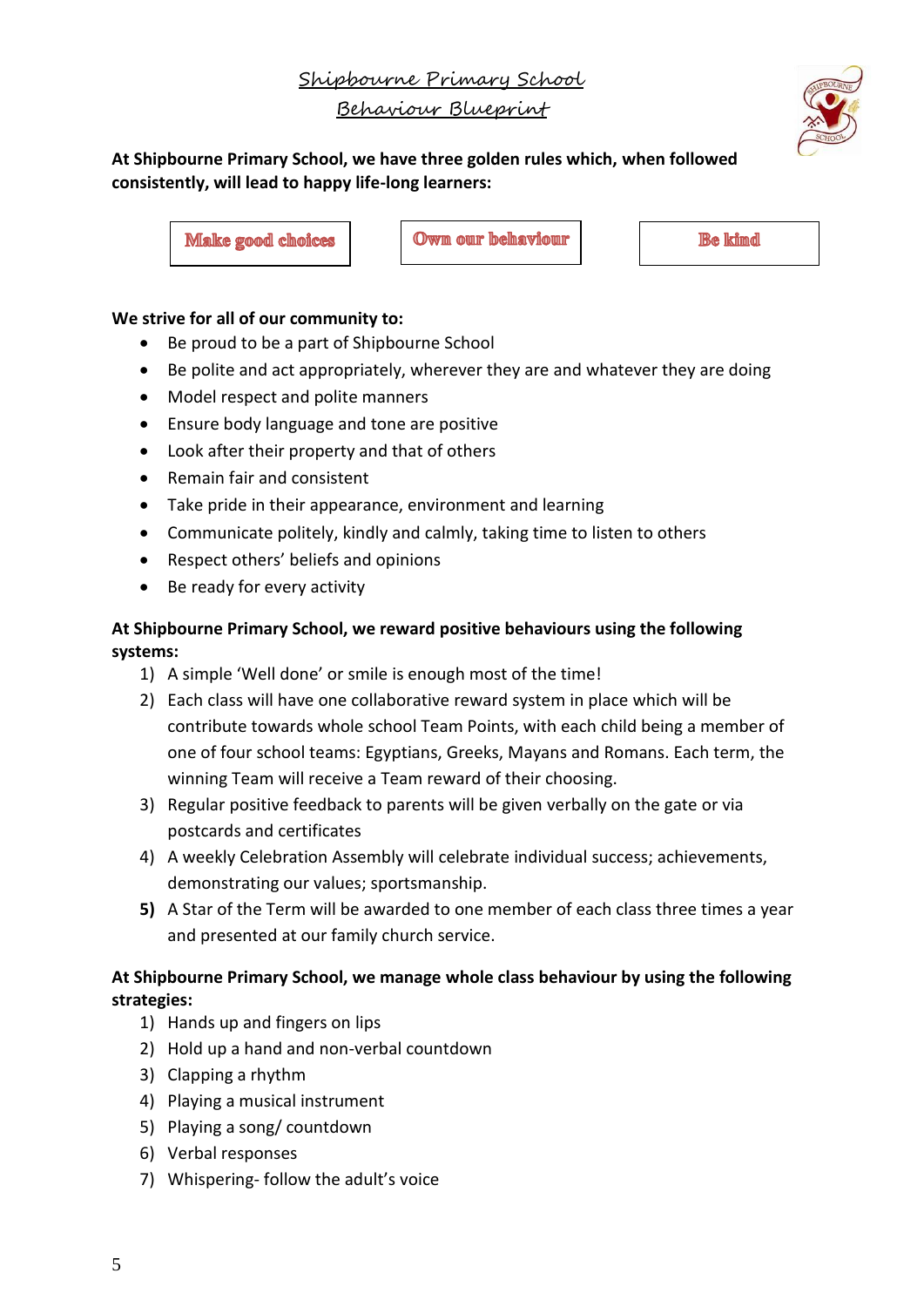# **At Shipbourne Primary School, we have consistent routines in place to ensure that all children feel safe, secure and valued.**

| <b>Routines</b>                       | <b>Verbal Cues/Recognition</b>                                          | <b>Non-Verbal</b>             |
|---------------------------------------|-------------------------------------------------------------------------|-------------------------------|
|                                       |                                                                         | <b>Cues/Recognition</b>       |
| All children to walk through the      | Thank you for walking beautifully.                                      | Thumbs up                     |
| school.                               | That is beautiful walking, well                                         | Eye contact                   |
|                                       | done!                                                                   | Smile                         |
| All children must stand up and        | Line up quietly, thank you.                                             | Signalling children to        |
| line up quietly.                      | Sit back down. Let's try again.                                         | stand up by moving palms      |
|                                       | Well done for lining up quickly and                                     | in an upwards motion          |
|                                       | quietly.                                                                | Standing visibly at front of  |
|                                       |                                                                         | line with finger on lips      |
| All staff to have specific areas to   | Good morning!                                                           | Always a warm smile!          |
| greet the children in the             | Welcome back to class.                                                  | Taking time to make           |
| morning and at the end of break       | It's lovely to have you back.                                           | personal conversation and     |
| times with genuine                    |                                                                         | engage in a short             |
| engagement.                           |                                                                         | conversation / respond to     |
|                                       |                                                                         | conversations they initiate   |
| All staff to monitor cloakrooms       | Thank you for hanging up your coat                                      | Thumbs up                     |
| and toilets during transition         | on your peg.                                                            | Eye contact                   |
| times.                                | Well done for remembering to put                                        | Smile                         |
|                                       | your book in the box.                                                   |                               |
|                                       | Well done for walking into the                                          |                               |
|                                       | toilet quietly and sensibly.                                            |                               |
| All children and staff must walk      | If anything needs to be said to the                                     | Hands up                      |
| in and out of assembly in<br>silence. | children, do it with a whisper! If<br>anything needs to be said to each | Fingers on lips<br>Thumbs up  |
|                                       | other, save it for afterwards.                                          |                               |
| All staff and pupils should sit       | Thank you for listening silently to                                     | Assembly lead standing        |
| silently and 'smartly' in             | our music.                                                              | visibly at front with fingers |
| assembly whilst listening to the      | Well done for using this time to                                        | on lips                       |
| music.                                | reflect and calm your thoughts.                                         | Crossed fingers for sitting   |
|                                       |                                                                         | Point to ears for good        |
|                                       |                                                                         | listening and eyes for        |
|                                       |                                                                         | good looking                  |
| All staff and pupils to stand         | Thank you.                                                              | Raise hands upwards for       |
| up/sit down silently and sensibly     | Let's try that again.                                                   | standing up; lower for        |
| when requested during                 |                                                                         | sitting down                  |
| assembly.                             |                                                                         |                               |
| During lesson times, only one         | If you are able to wait until break,                                    |                               |
| child can visit each toilet at a      | that would be helpful.                                                  |                               |
| time and only when vital as           | Please wait until your friend has                                       |                               |
| children reach older year             | come back.                                                              |                               |
| groups.                               |                                                                         |                               |
| When working in the corridor,         | Please remember your indoor                                             | Fingers on lips               |
| individuals and groups of             | voice.                                                                  | Sign language sign for        |
| children must remember to use         | Thank you for using your indoor                                         | little                        |
| a quiet, indoor voice.                | voice.                                                                  |                               |
|                                       |                                                                         |                               |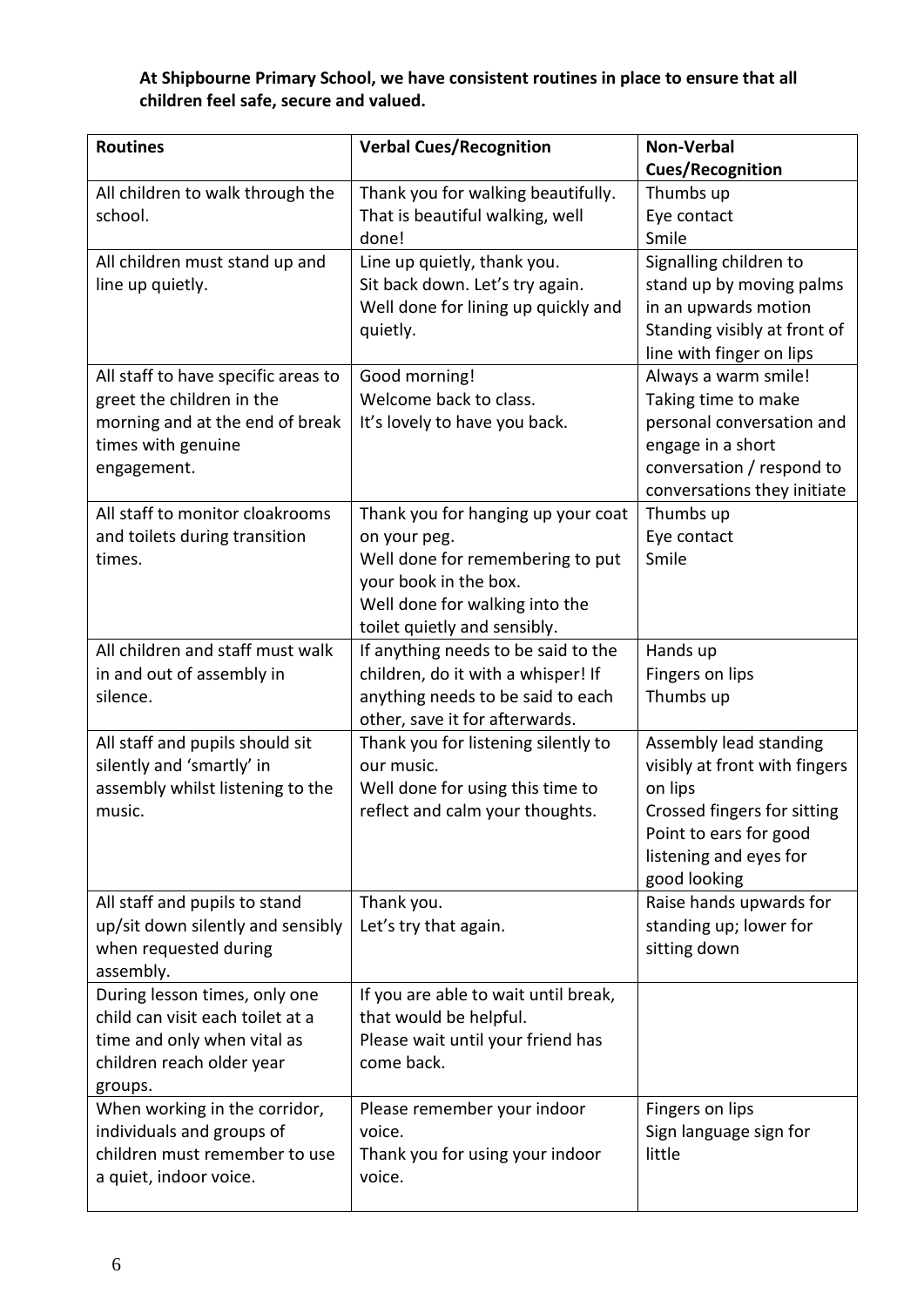|                                                                                                                                                                                                                                                                                                                                                                                       | The other classes will appreciate<br>you using your indoor voice. This<br>will help them to learn.                                                                                                                                     |                                                                                                                                                                                                                                 |
|---------------------------------------------------------------------------------------------------------------------------------------------------------------------------------------------------------------------------------------------------------------------------------------------------------------------------------------------------------------------------------------|----------------------------------------------------------------------------------------------------------------------------------------------------------------------------------------------------------------------------------------|---------------------------------------------------------------------------------------------------------------------------------------------------------------------------------------------------------------------------------|
| During playtimes, children<br>should play calmly and kindly,<br>without grabbing, play fighting<br>or rolling around on the floor.                                                                                                                                                                                                                                                    | Thank you for choosing a calm<br>game.<br>Thank you for including everyone<br>who wants to join in.<br>Thank you for using gentle hands.<br>Let's stop and talk about how we<br>can make things better.                                | Smile<br>Monitoring from a range<br>of strategic positions on<br>the playground<br>Visible<br>Taking time to make<br>personal conversation and<br>engage in a short<br>conversation / respond to<br>conversations they initiate |
| At the end of break times, the<br>bell is rung, and all children<br>should stop and stand silently.<br>When instructed they should<br>walk quietly to their lines,<br>tidying toys and belongings as<br>they go. The children walk to<br>class doors where their teacher<br>will be waiting.                                                                                          | Thank you for walking beautifully<br>to line up.<br>Well done for standing silently, you<br>are showing me that you are ready<br>to learn.<br>Go back and try that again.                                                              | Bell<br>Adult to stand at different<br>points in the line each day                                                                                                                                                              |
| At lunch time, pupils should be<br>sent to the toilet/sink to quietly<br>wash hands a table at a time<br>then return to line up to be<br>taken silently to the hall or<br>dismissed calmly to go outside.<br>Second sitting pupils should line<br>up by the staff entrance door<br>when the bell has rung, be given<br>sanitiser by duty staff then led<br>silently to the hall door. | Let's walk into the hall and show<br>everyone our beautiful walking.<br>Thank you for walking to your seat<br>and using an indoor voice in the<br>hall.<br>Let's go back and try that again.                                           | Raise hands to stand up<br>Finger on lips for silence<br>Staff visible at front of line                                                                                                                                         |
| Staff on duty in the hall to praise<br>children for arriving calmly,<br>using great table manners and<br>indoor voices.                                                                                                                                                                                                                                                               | Well done for using your knife and<br>fork.<br>Thank you for lining up patiently<br>Well done for eating all of your<br>lunch<br>Let me show you how to                                                                                | A warm smile<br>Thumbs up<br>Lunchtime reward stickers<br>Hand up or clapping<br>rhythm to gain attention                                                                                                                       |
| At the end of the school day,<br>staff to send one table group at<br>a time to get their belongings.<br>All children then return to their<br>table and stand silently.<br>Children to be released through<br>classroom doors directly to<br>parents. All Class Teachers to be<br>visible.                                                                                             | Staff to make a concerted effort to<br>be visible when it is for the<br>purpose of praise. Share wow<br>moments from the day with<br>specific parents. Build up a positive<br>relationship from the offset and<br>throughout the year. | When parents need to<br>contacted for negative<br>behaviours, please do this<br>via phone or after school<br>meeting.<br>Always end the day with a<br>smile!                                                                    |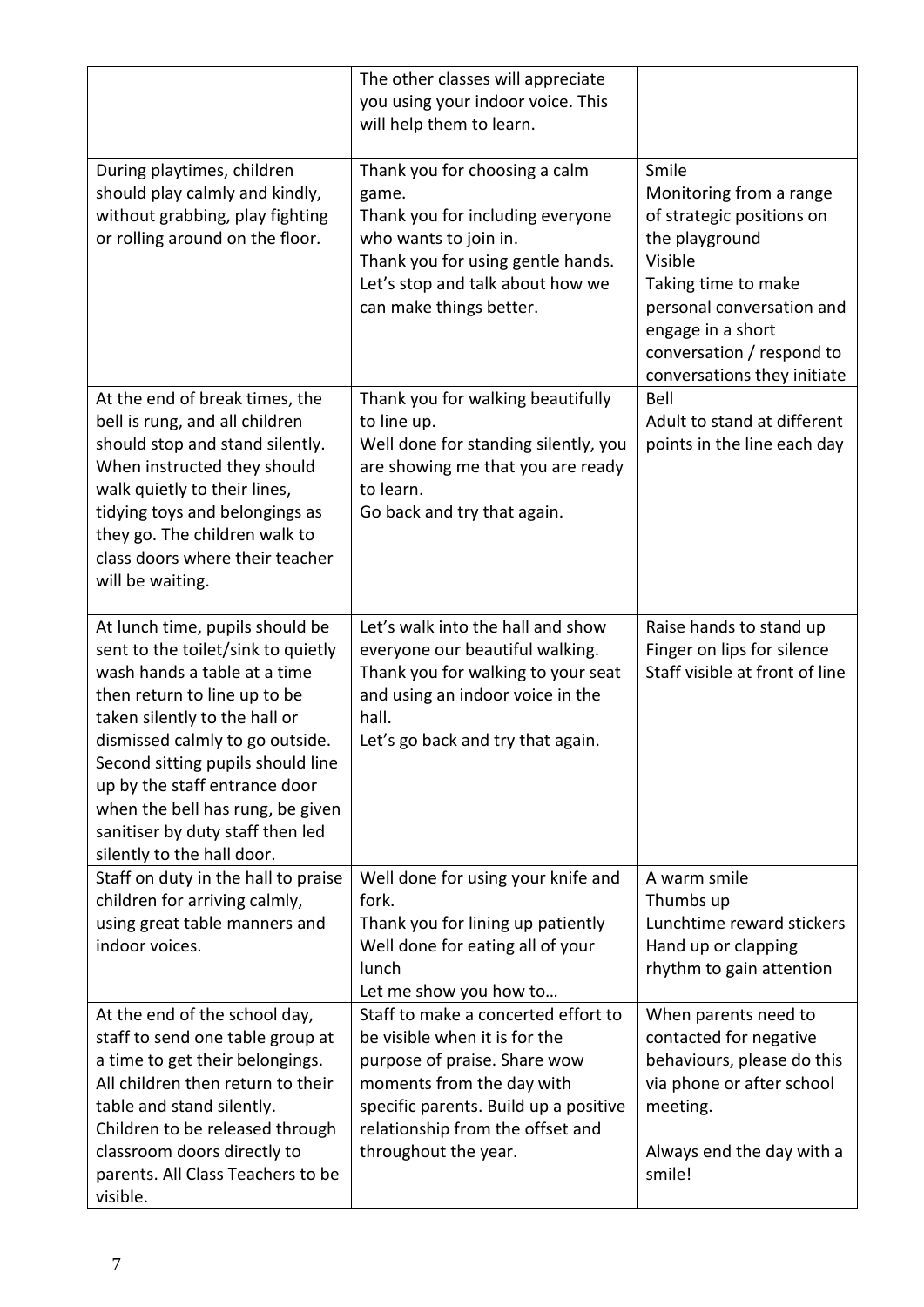# **Restorative Practice**

Our staff will use restorative practice to support pupils when things go wrong.

- Restorative practice is not the same as restorative justice. Restorative practice seeks to modify rather than change behaviour.
- Restorative practice recognises that everyone makes mistakes but that these can be learnt from.
- Learning is the most important thing we do every day and learning to improve our behaviour is part of this process.

#### **Conflict Resolution and Restoration**

When conflict occurs, as it naturally will, we need to give pupils and staff the best chance to get back on track. This includes inside the classroom and during break and lunch time provision.

They need:

- A chance to tell their side of the story
- The chance to express their thoughts and feelings
- An opportunity to understand the perspective of others and the impact of the behaviour in question on everyone
- The space to think about how to prevent a re-occurrence of the behaviour
- An opportunity to accept responsibility for the harm caused
- The space to identify what needs everyone has
- The chance to come up with a plan to meet these needs moving forwards

This restorative conversation will take a three-part structure and will include, but not be limited to, the following restorative language:

#### **INCIDENT-** What Happened?

| What happened next?                      | At that point what were you thinking/feeling?   |
|------------------------------------------|-------------------------------------------------|
| What has brought us here today?          | What was in your head?                          |
| What were your thoughts at the time?     | What was happening before?                      |
| What were you thinking?                  | Can you tell us more about X?                   |
| What do you think about it now?          | Can you tell us more about the issues that have |
| How were you feeling?                    | brought us here today?                          |
| After that happened, what happened next? | And then?                                       |
| What else?                               |                                                 |

| <b>IMPACT</b> -Who has been affected?  |                                           |
|----------------------------------------|-------------------------------------------|
| Who else had been affected?            | If there was, how were they left feeling? |
| How have others been affected?         | Was anyone else involved?                 |
| How do you feel now?                   | What has been the hardest thing for you?  |
| Can you tell us more about X?          | Anyone else?                              |
| Has anyone else been affected by this? | How have you been affected?               |
| Anything else to add?                  |                                           |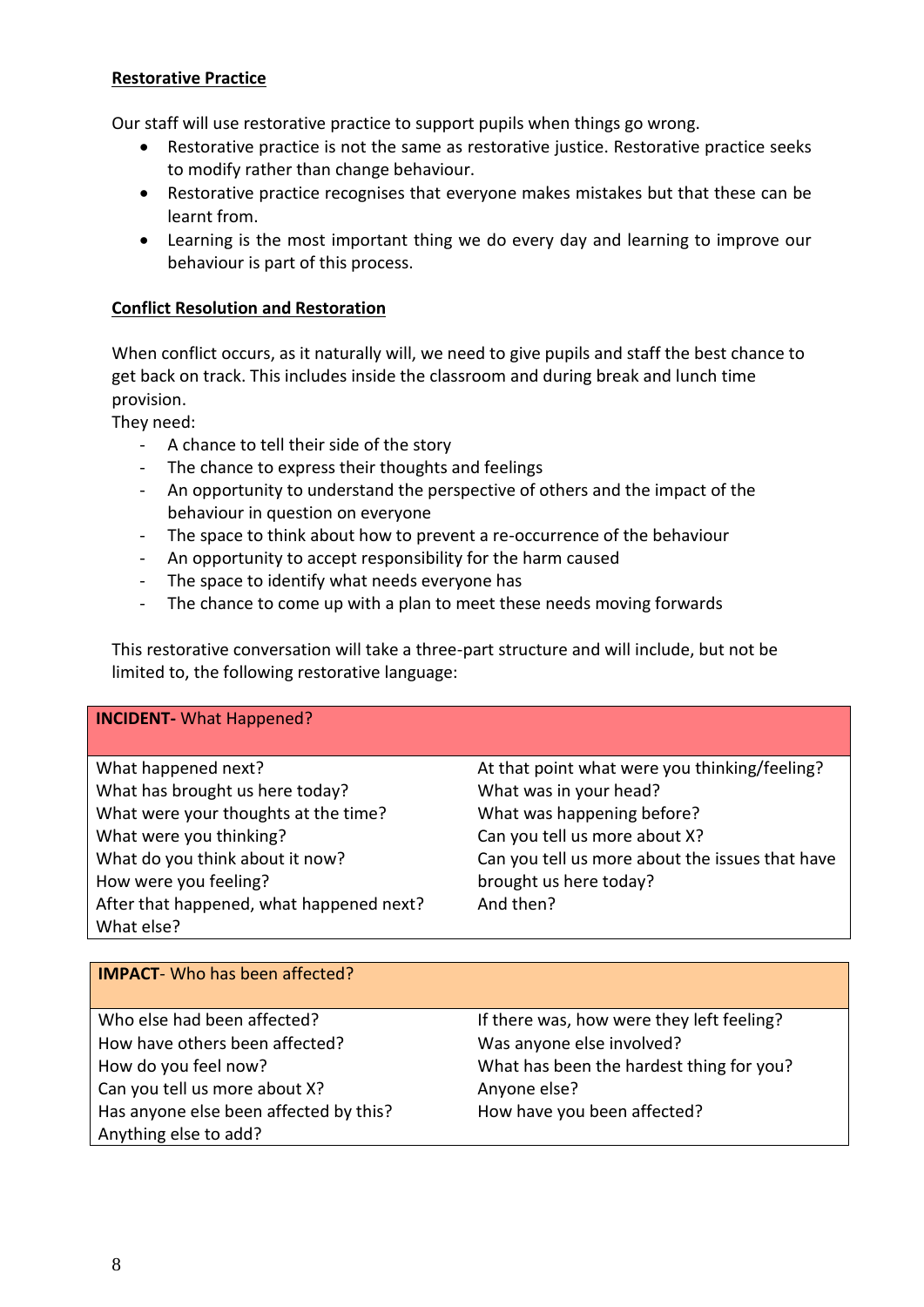| <b>RESOLUTION-</b> How can we move forwards? |                                       |
|----------------------------------------------|---------------------------------------|
|                                              |                                       |
| Do you agree with that?                      | What do you think about what has been |
| What do you need in order to move on from    | suggested?                            |
| this?                                        | How does that leave you feeling?      |
| Are you OK with that?                        | When will it be done?                 |
| What will help you to move on from this?     | What would that look like?            |
| Anything else to add?                        | Can you tell us more about X?         |
| What will it look like when it's done?       | What else needs to happen?            |
| If you can't do that, what can you do?       |                                       |

# **Positive Relationship Steps**

# **When things go wrong, the following consequences will happen using restorative practice to support all conversations:**

| <b>Step</b><br>One | <b>Regular Praise/Positive</b><br>reminder/reinforcement | Remind the child that you have faith in them and their<br>abilities. Smile at them. Make them feel valued. |
|--------------------|----------------------------------------------------------|------------------------------------------------------------------------------------------------------------|
| <b>Step</b>        | <b>De-escalation</b>                                     | Sit and support the child/ Provide further challenge/ Swap                                                 |
| <b>Two</b>         | <b>Verbal warning</b>                                    | their seat or learning space/ Give them a job to complete.                                                 |
| <b>Step</b>        | Quiet, supportive chat                                   | Take the child outside/to one side where they are not                                                      |
| <b>Three</b>       | (teacher communication                                   | shamed in front of the class. Tell them that you care about                                                |
|                    | with parents via phone                                   | them and their learning and you want to help them to do                                                    |
|                    | call may be necessary)                                   | their best. Discuss ways forward.                                                                          |
| <b>Step</b>        | <b>Reflection Time</b>                                   | Child to sit in a safe, private space away from the                                                        |
| Four               | followed by teacher                                      | classroom and reflect on their behaviour (written                                                          |
|                    | phone call to parents                                    | reflection for KS2).                                                                                       |
|                    | SLT involvement may be                                   | Have you made good choices? Have you shown care and                                                        |
|                    | required at this step                                    | kindness? Have you taken responsibility for your actions?                                                  |
|                    |                                                          | <b>Record on Safeguard.software including reasons for decision</b>                                         |
| <b>Step</b>        | <b>Communication with</b>                                | Arrange a face-to-face meeting with parents if the                                                         |
| <b>Five</b>        | <b>Parents</b>                                           | associated behaviour continues. Produce a Personalised                                                     |
|                    | <b>SLT involvement</b>                                   | <b>Behaviour Plan.</b>                                                                                     |
|                    |                                                          | For serious offences, move straight to step five.                                                          |
|                    |                                                          | <b>Record on Safeguard.software including reasons for decision</b>                                         |
|                    |                                                          | Following this, a consequence will be shared and discussed                                                 |
|                    |                                                          | with parents. Meeting to be noted on Safeguard.software                                                    |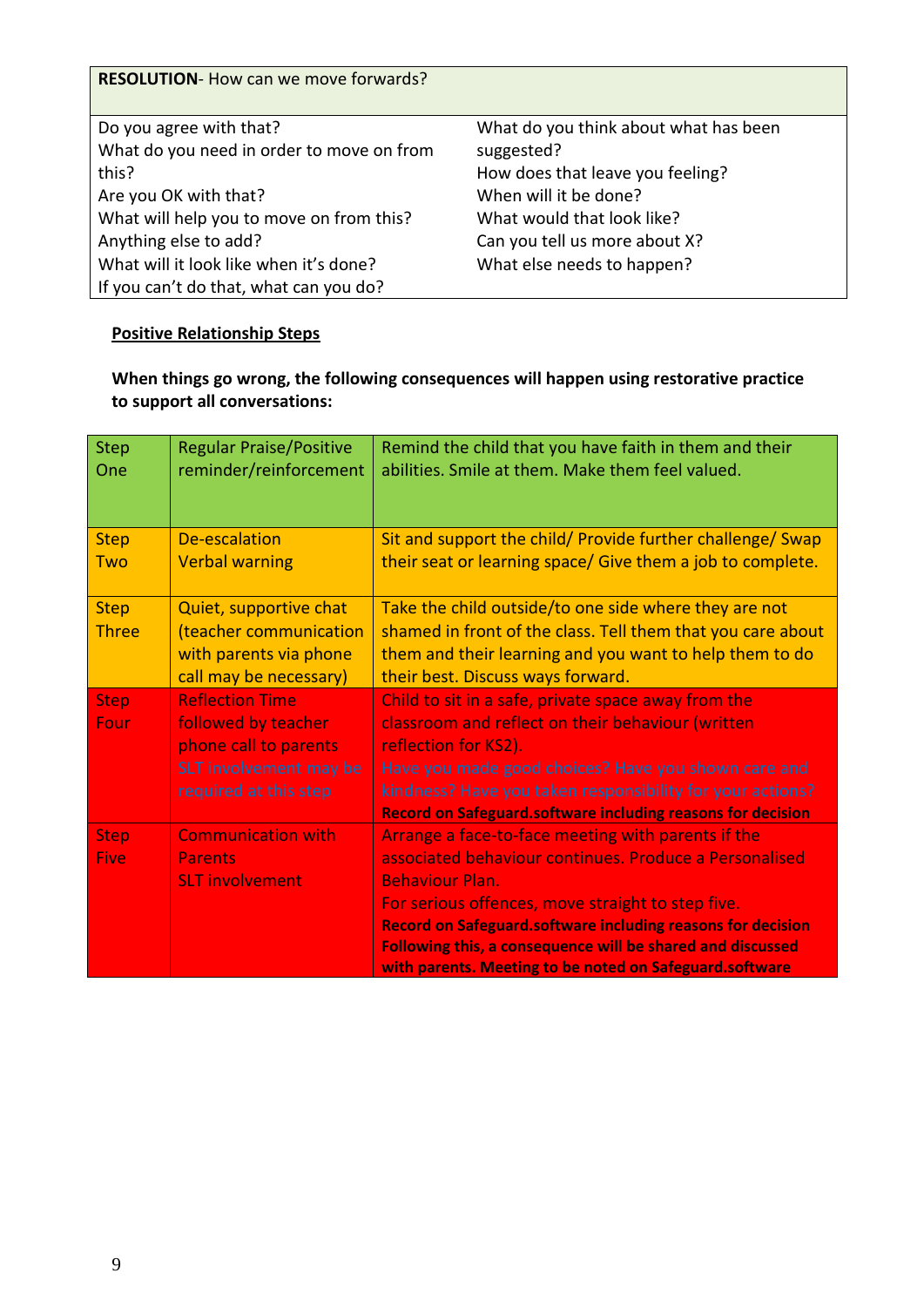If the Behaviour Blueprint strategies are still not having sufficient impact, the following steps of the ladder may be put in place.

| Step<br>Six   | Formal letter to parents           | Class Behaviour Report introduced at a meeting with<br>parent(s) and pupil. Behaviour monitored over a period of 4-<br>6 weeks.<br>Letter kept on pupil's file. |
|---------------|------------------------------------|-----------------------------------------------------------------------------------------------------------------------------------------------------------------|
| Step<br>Seven | Second formal letter to<br>Parents | Headteacher Behaviour Report introduced at a meeting with<br>parent(s) and pupil. Behaviour monitored over a period of 4-                                       |
|               |                                    | 6 weeks.                                                                                                                                                        |
|               |                                    | Letter kept on pupil's file.                                                                                                                                    |
| Step          | Alternative                        | The introduction of a reduced timetable or alternative                                                                                                          |
| Eight         | timetable/provision                | provision timetable for an eight-week period (This may be                                                                                                       |
|               |                                    | reviewed with Kent Inclusion Officer and extended if                                                                                                            |
|               |                                    | required)                                                                                                                                                       |
|               |                                    |                                                                                                                                                                 |
| Step          | <b>Alternative Setting</b>         | Attending Hadlow Primary School for a two-week period,                                                                                                          |
| <b>Nine</b>   |                                    | supported by a Shipbourne TA                                                                                                                                    |
|               |                                    |                                                                                                                                                                 |
| Step          | Managed Move or                    | Pupil transferred to another local school or setting to be                                                                                                      |
| Nine          | <b>Permanent Exclusion</b>         | given the opportunity to make a fresh start with their                                                                                                          |
|               |                                    | behaviour.                                                                                                                                                      |

At any point, a child can move back up the ladder if they manage to make marked improvements related to their behaviour and attitudes. They will revert to the previous step on the ladder.

# **Serious Offences**

When a child commits a 'serious offence', following the Positive Relationship Steps may not be appropriate and a different sanction needed. 'Serious' offences have been agreed as but not limited to the following: -

- o Abusive language
- o Physical aggression
- o Peer on Peer Abuse (online or offline)
- o Bullying including cyber bullying, prejudice based and discriminatory bullying
- o Wilfully breaching Covid !9 measures
- o Wilful and repeated refusal to accept adult requests
- o Theft or vandalism of property

Should a child commit one of the above offences, parents will be immediately contacted by telephone to notify them that an incident has occurred. A suitable meeting time will be arranged to discuss the incident and agree further actions. The meeting minutes will be taken by a member of the Senior Leadership Team. A personalised programme of support will be put in place for that child and will be reviewed regularly with the teaching team, child and family. Progress, next steps and adaptations to the programme of support will be recorded on Safeguard.Software